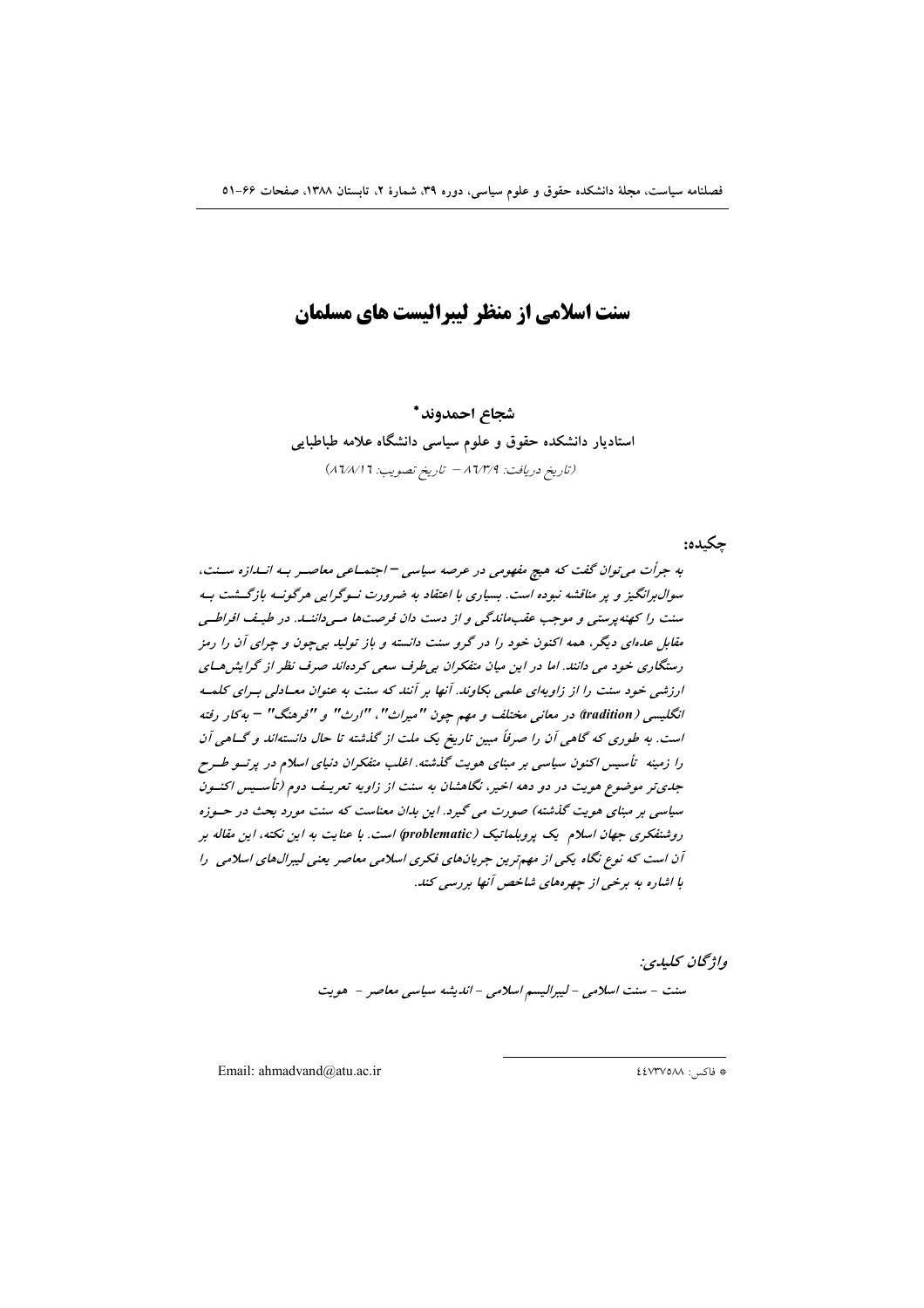#### مقدمه

بدون تردید، پردازش پروبلماتیک سنت از تلاشهای علمی دوران معاصر است. آیا توجه دنیای معاصر به مفهوم سنت به معنای یافتن پاسخ مسائل سیاسی– اجتماعی معاصر در گذشته است؟ آیا مطالعه سنت به معنای اعتقاد به تصلب سنت در گذشته و عدم کارایی آن برای زندگی امروز است؟ آیا مطالعه سنت، امکان پالایش و بازتولید آن را در لباس جدید فراهم میآورد؟ آیا هویت کنونی ما وابسته به اعاده اجزاء مثبت سنت و طرد و رفض جنبههای مطرود و منفی آن است؟ و… به زعم متفکران، این پرسشها و دهها پرسش دیگر را تنها با اتخاذ یک نگرش انتقادی نسبت به سنت می توان پاسخ داد.

آدونیس متفکر و شاعر برجسته عرب در کتاب *الثابت و المتحول،* سنت یا تراث را معادل واژه فرهنگ می داند و فرهنگ را نه فرایند بازیافت گذشته، بلکه آن را فرایند تولید پدیدههای نو تلقی می کند. بهزعم او، فرهنگ را نباید به مجموعهای از بقایای ارزشها، استانداردها و دستاوردهای گذشته فرو کاست. برعکس، فرهنگ جنبشی است که دائماً در حال تولید پدیدههای نو است و در مسیر پیشرفت رو به آینده وضعیتی منحصر به فرد دارد (اَدونیس، ج۳، ١٩٨٦: ٣١٣ ). أدونيس با اين توضيح بر خصلت متغيير و پوياى سنت تأكيد مى كند. از اين رو، سنت برای جریانهای فکری معاصر در سرزمین های اسلامی شامل بنیادگرایان اسلامی، لیبرال های اسلامی و روشنفکران به مخزنی از داده های عینی، قابل شناخت و بدون ابهام مبدل شده است که به واسطه آن می توان جنبه های مناسب آن را انتخاب و گزینش کرد.

آدونیس بحث خود را با دو مفهوم ثابت و متغییر پی میگیرد. او ثابت را جریان اصیل اسلامی مبتنی بر وحی و پایه تمدن/ فرهنگ اسلامی میداند و بر همان اساس سنت را امری ثابت و لایتغییر تلقی می کند؛ اما متغییر جریانی است که حقانیتِ ثابت را نمی پذیرد و تفسیر متفاوتی از گذشته دارد و لذا سنت را امری انعطاف پذیر و قابل تأویل و تفسیر میداند (اَدونیس، ج۱، ۱۹۸۲: ۲). آدونیس معتقد است که این پویایی در سراسر تاریخ اسلامی به شکل موثر وجود دارد. از نظر او امر ثابت محاط در تركيبي از عوامل مختلف از جمله الهيات سياسي، وابستگیهای قبیله ای و شرایط سیاسی است (ممان: ۳٦). به نظر او، جامعه ای که علت موجده و غایی خود را در وحی می بیند، خود را ملزم به امر "ثابت" میداند و هر چه غیر از آن را ناقص تلقی می کند. از این منظر، مفهوم " متغییر" بار منفی دارد، چرا که انحرافی از " ثابت" يعني كامل محسوب مي شود (همان: ٤٠). أدونيس معتقد است بر مبناي أموزه هاي وحي، تمدن عربي – اسلامي با استدلال ضرورت وفاداري به ثابت، متغيير را ناديده گرفته و مايل به طرد و رد آبداع و تحدث است (ممان: ٣٢). اما به نظر او، اين متغيير است كه هم شيوه فهم و مدح سنت را تدبیر می کند و هم شیوه های جدید چالش با آن را.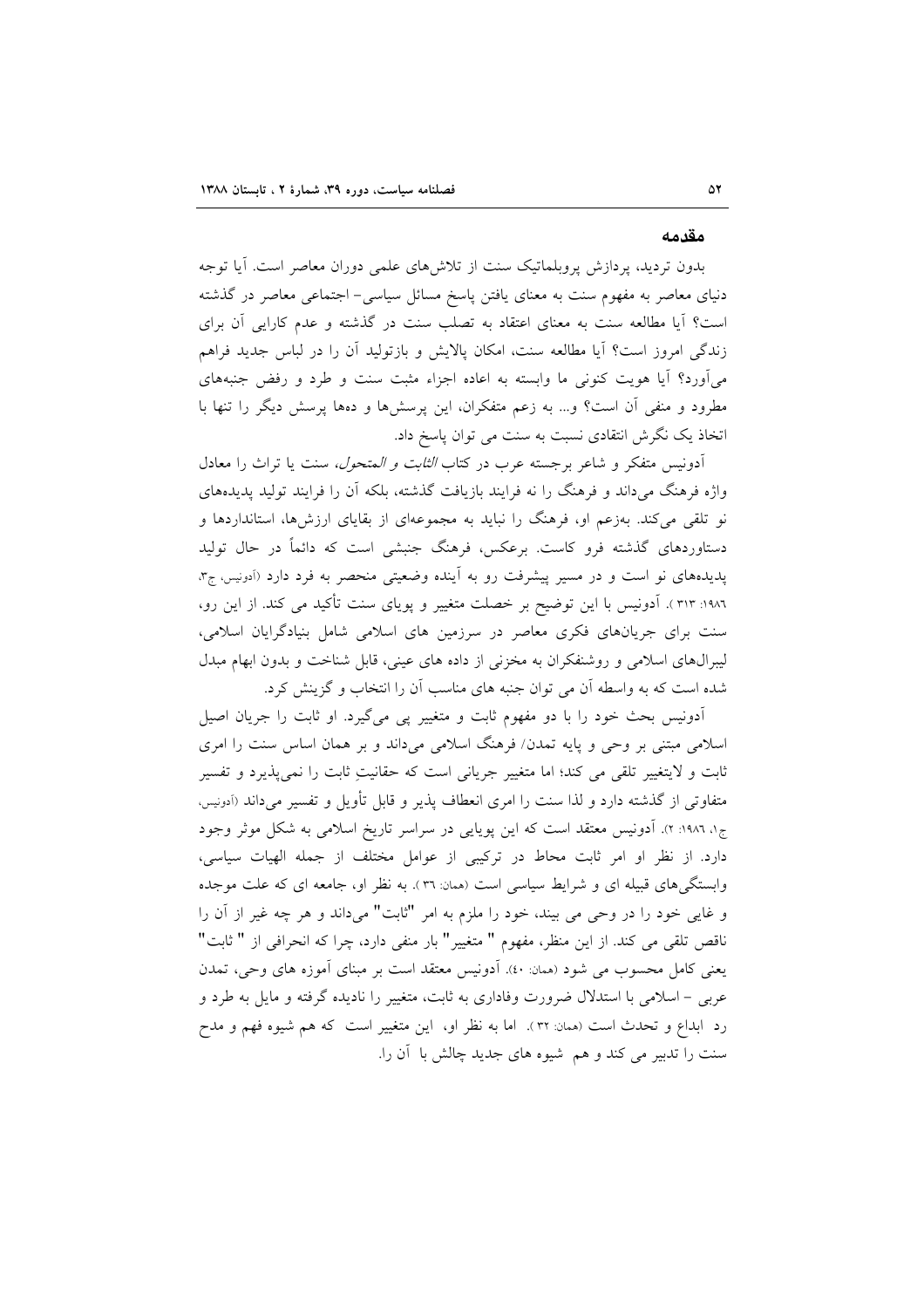این مقاله، پرسش از مفروضات اصلی یکی از جریان های اسلامی فوقالذکر یعنی جریان موسوم به ليبراليسم اسلامي را در خصوص سنت اسلامي وجهه همت خود قرار داده است. از این٫و، پرسش اصلی این مقاله این است که آیا سنت چونان امر ثابت غیر قابل تأویل و تفسیر است یا خیر؟ اگر سنت به سان امری متغییر قابل تأویل و تفسیر است، جریان لیبرالیسم اسلامی که خرد مستقل را منبع اصلی معرفت می داند و به سبب وضعیت انعطاف پذیرش در مقابل کتاب اسمانی، " لیبرال" خوانده می شود، چه تفسیری از سنت اسلامی ارائه می دهد و پایههای هرمنوتیکی آن تفسیر کدامند؟ فرضیه مقاله آن است که این متفکران اصول خاصی چون حقوق بشر و دموکراسی مأخوذ از گفتمان مدرن را با اصول خاصی چون برابری و برابری همه مومنان در برابر خداوند، مأخوذ از سنتهای تاریخی و نصوص دینی بویژه قرآن و سنت اسلامی، ترکیب کرده و از آنها به عنوان پیشفرضهای لازم برای "تفسیر نصوص دینی و تاریخی و کاربرد آنها برای دوران مدرن" بهره می گیرند.

## الف. معرفي گفتمان ليبراليسم اسلامي

لیبرال های اسلامی متفکرانی هستند که: اولاً، بخش عمده آثار خود را به زبانهای غربـی نوشته و نوشتههای خود را مستقیماً خطاب به مسلمانان، غیر مسلمانان غرب و اکثـر مـسلمانان جهان به رشته تحریر در آورده اند. ثانیاً، هویت خود را در قالب مسلمان همچنان حفظ کـرده و سعی کرده اند به نظریهپردازی در باب الهیات اسلامی و انطباق آن با جهان مدرن بپردازند و البته سنت اسلامی را به عنوان پایه بحث خود برگزینند. ثالثاً، جایگاه علمی برجسته دارند، چرا که هر کدام آثاری قابل توجه در انطباق اسلام با دستاوردهای دانش نـوین نگاشـته انـد. رابعـاً، غالباً به لحاظ فکری تحت تأثیر اقامت طولانی مدت در کـشورهای خــارج از جامعــه اســلامی محل تولدشان بودهاند، تا حدى كه آنها را "روشنفكران مسلمان در تبعيد" (Muslim Diaspora) نیز گفتهاند (2 :Armajani, 2004). به این معنا که در یک کشور مسلمان زاده شدهاند اما بــهطـور دائم یا طولانی مدت در جوامعی که اکثرشان مسلمان نیستند، زیستهانـد و بـه تفـسیر اسـلام و سنت اسلامی از زبان یک مــسلمان متـأثر از شــرایط زیــست محیطــی خــود پرداختــهانــد. واژه "دیاسپورا اسلامی" ناظر به اجتماعات مسلمانانی است که خارج از دارالاسلام زندگی میکنند. سرزمینی که نوار باریک تمدن اسلامی نامیده می شـود و از مـراکش در غـرب تــا انــدونزی در شرق امتداد دارد. این دیاسیورا البته متحد و هماهنگ نیست بلکـه از مجموعـهای از مـسلمانان مختلف تشکیل شده است که یا مهاجرت کردهاند و یا اجداد آنها در کشورهای اسلامی متولید شده، اما خود تربيت يافته غرب هستند.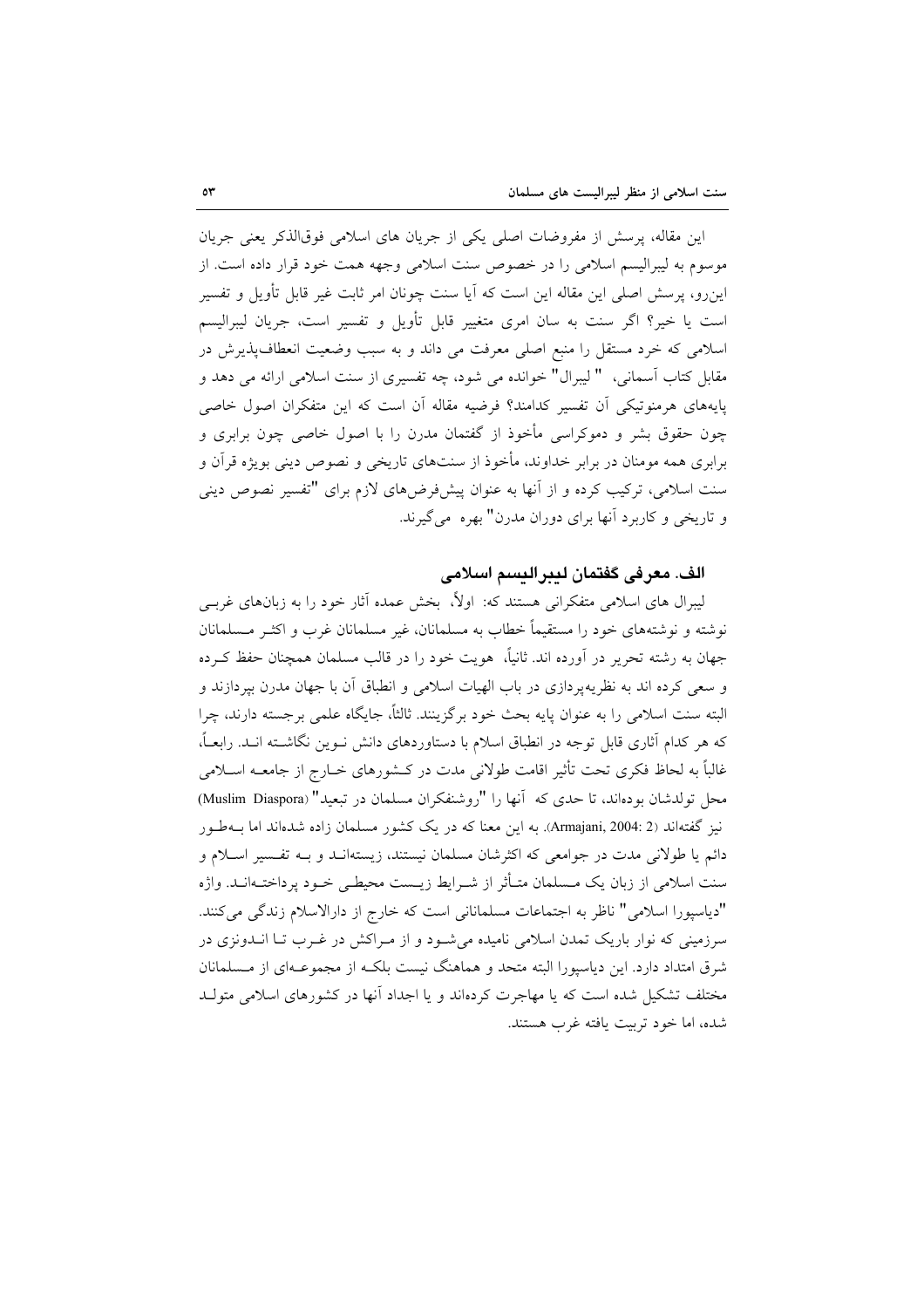چارلز کُرزمن، ریشههای این جریان را از قرن هیجدهم بخصوص از جنبش طرف دار اصلاح مذهب (Revivalist movement) که توسط شاه ولی الله (٦٢–١٧٠٣) در هندوستان آغاز شد و توسط متفکران مسلمان در مناطق مختلف جهان اسلام گسترش یافت، ترسیم میکند (Kurzman,1998:6-7). كتاب كُرزمن مجموعهاي از مقالات كساني بود كه از ديد او مسلمانان لیبرال شناخته می شدند. این مقالات، ریشههای اسلامی برخی از مسائلی که بخشی از ارزشهای سیاسی غربی تلقی می شدند، نظیر دموکراسی، حقوق زنان و غیرمسلمانان را برجسته می ساخت. کُرزمن با فراست تأکید میکند که نمیتوان مسلمانان لیبرال را مقلدان مطمئن و کهنه کار فلسفه غربی دانست، چرا که بسیاری از نوشتههای آنها ریشه در متون قرآنی و سیره نبوی داشته است (Ibid., p. 5). همانگونه که کُرزمن اشاره میکند، گفتمان این متفکران عمدتاً مبتنی بر منابع سنتی اسلامی است، این منابع ریشههای آشکار فکری جریان لیبرالیسم اسلامی را تشکیل می دهند.

# ب. چهره های شاخص لیبرالیسم اسلامی ۱. فاطمه مرنیسی

فاطمه مرنیسی از نمایندگان جریان فکری لیبرالیسم اسلامی است که اصول متعدد از فمینیسم مدرن چون برابری زن و مرد را با اصول خاص از سنت اسلامی چون برابری همه مؤمنان در برابر خداوند به یکدیگر پیوند زد و مفهوم متمایز فمینیسم اسلام– محور را در چارچوب جهان مدرن ابداع کرد. مرنیسی متفکر فمینیست مسلمان متولد مراکش (تولد ١٩٤٠)، بخش اعظم زندگیش را در غرب گذراند. او مدرک خود را در رشته جامعه شناسی از دانشگاه سوربون گرفت، دوره دکترای جامعه شناسی را در دانشگاه براندیس در والتهام، ماساچوست با رساله "تأثير مدرنيزاسيون بر پويايي زن و مرد جامعه اسلامي: مورد مراكش" زير نظر جامعهشناس آمریکایی فیلیپ اسلاتر طی کرد. برخی از آثار مشهور او عبارتند از: *ورای* حجاب: یوپایی های زن و مرد در جهان مدرن اسلامی؛ ملکههای فراموش شده؛ اسلام و دموکراسی: ترس از جهان مدرن؛ اسلام و زنان: رویکردی تاریخی و دینی و شهرزاد به غرب می رود: فرهنگهای مختلف، حرم های مختلف. فضای خصوصی و عمومی جوامع اسلامی به شیوهای که زنان مسلمان را به حاشیه رانده و رفتار آنها را تحت کنترل مداوم قرار داده است، مهمترین دغدغه فکری مرنیسی است. او دیدگاه خود را حول این پرسش سامان میدهد که آیا زنان ناگزیرند در پس پرده حجاب، همچنان محصور در پشت دیوارهای بلند خانه، شهر قرار گیرند و به لحاظ ذهنی در مرزهایی که دیگران به شکل تخیلی برای آنها ساختهاند مستقر شوند (Mernissi, 1987: xii)؟ ييش فرض هاي هرمنيوتيک که انديشههاي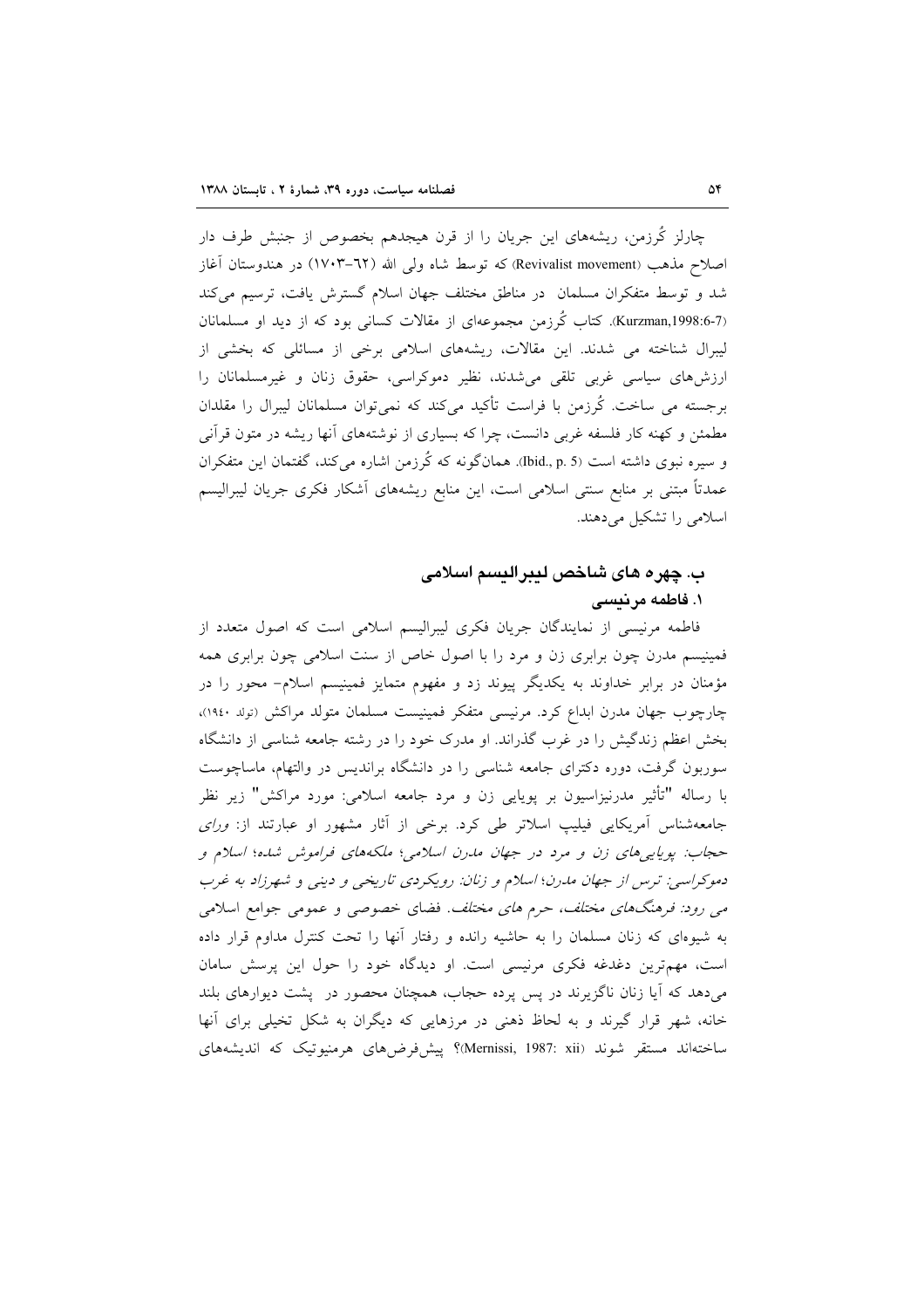مرنیسی را سامان میدهد مأخوذ از نظریه ً فمینیسم غربی و اندیشه مدرن اسلامی است. مرنیسی واژه نسائیسم (مأخوذ از واژه عربی نساء به معنی زن) را در مقابل فمینیسم، برای تبیین موقعیت ایدئولوژیکی و تئوریکی منحصر به فرد زن مسلمان معاصر مطرح کرد (Mernissi, 1986:8.n 5)

مرنیسی در آثار خود به جای روشنفکران غربی، بیشتر به روشنفکران مسلمانی کـه دربـاره مسأله جنسیت بحث کرده اند ارجاع میدهد. او موضع قسیم امـین و ســلامه موســی مبنــی بــر اینکه "آزادی زن شرط لازم برای آزادی کل جامعه عربی- اسلامی از سلطه اهانت آمیز غـرب است" (187 .181-180 .187-13-13 .1987) را تصديق مي كند. او خاطر نشان كرد كه وقتبي این دو روشنفکر در مورد آزادی زنان صحبت می کنند، منظورشان" تساوی کلی بـا مـردان در تمام عرصه هاي زندگي اجتماعي" (Musa, 1955; and Amin, 1928) است. مرنيسبي بـا اشـاره به آثار این نویسندگان معتقد به "عدم جدائی" زنان در به دست آوردن فرصت هـای مــساوی شغلی و تحصیلی بود. او در نقد استعمارگری و مصرف گرایی شدید غرب با امـین و موسـی همراه است (Mernissi, 1987:7-9).

مرنیسی واژه نسائیسم را در مقابل فمینیسم، مطرح کرد:

"از نظر من، نسایی صفتی است معرف عقاید، برنامه ها، پروژه ها یا امیدهایی که از حق مشارکت و حضور اجتماعی زنان برای تغییـر و بازسـازی جامعـه، بـه فعلیـت رسـاندن کامـل استعدادها، نیازها، توانائیها، آرزوها و حقایق حمایت می کنــا. بـه همـین معناسـت کـه مـن، صرف نظر از اینکه آن را فمینیسم بخوانم یا نسائیسم یا چیزی دیگر، از آزادی زنـان دفـاع مـی کنم. مایلم این را نیز اضافه کنم که این جریان نسائیستی – فمینیستی به همان اندازه کـه شـامل زنان می شود، مردان را نیز در بر می گیرد. (Mernissi, 1986: n. 5).

مرنیسی واژه نسایی را نخستین بار در سال ۱۹۸۲ در رساله *زنان در تاریخ اسلام* به کار برد و از آنجا که این واژه در آثار او مرسوم نبود، تعریفی که او ارائه کرده بود راهنمای همه أثار او بود. مرنیسی معتقد است در موقعیتی قرار دارد که میتواند جریان اصلی فمینیسم غربی را نقد کند و تاریخ و نصوص اسلامی را به عنوان اساس دیدگاه خود برگزیند. حداقل از دو جهت مفهوم نسائيسم مد نظر مرنيسي از فمينيسم غربي ٍ منشعب ٍ مي شود: (١) از جهت نقشي که مردان می توانند در کنار زنان برای به دست آوردن حقوق مساوی زنان ایفا کنند؛ و (۲) از جهت مخالفت نسائیسم با ابعادی از اسلام سنتی که مُشعِر ظلم به زنان بود. برای مرنیسی یکی از مهم ترین نصوص قرأنی که می تواند در کنار تفاسیر تاریخی راهنمای کار او باشد أیه ۳۵ سوره احزاب است که می گوید: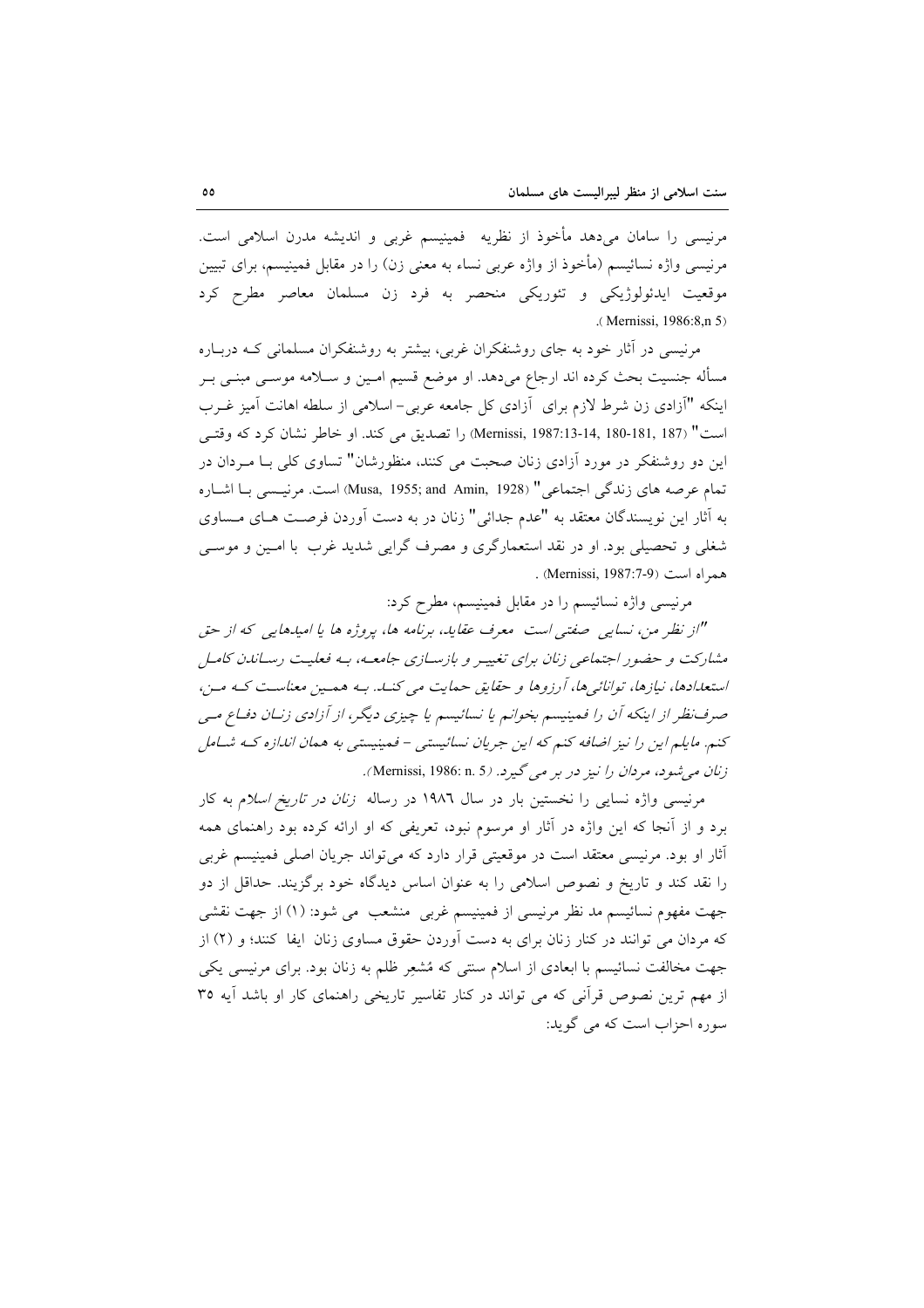"مردان و زنان مسلمان، و مردان و زنان با ایمان، و مردان و زنان عبادت پیشه، و میردان و زنان پراستگو، و مردان و زنان شکیبا، و مردان و زنان فروتن، و مردان و زنان صدقه دهنده، و مردان و زنان روزه دار، و مردان و زنان پاکسامن، و مردان و زنسانی کـه خـلا را فـراوان پـاد می کنند، حیدا برای همه آنها آمرزش و پاداشی بزرگ فراهم ساخته است."

همان طور که مرنیسی می گوید این آیه، نقش کانونی در فهم تـاریخ اسـلام دارد. او ایـن اهمیت را این گونه توضیح میدهد که خداوند از دو جنس زن و مرد به طور مساوی در قالب مومنان صحبت می کند؛ و هر دو را به عنوان اعضاء جامعه می دانـد. ایـن جنـسیت نیـست کـه تعيين مي كند "چه كسي مورد لطف و بخشش قرار مي گيرد؛ بلكه ايمان و بندگي او است".

از نظر مرنیسی اَیه ۳۵ سوره احزاب بزرگ ترین مفهوم هرمنوتیک قرانی است که بایــد در تفسیر قرآن، سنت، تاریخ اسلام و تأسیس دیدگاهی برای اکنون و آینده اسـلام بــه کـار گرفتــه شود. دیدگاه نسائیسم و آیه ۳۵ سوره احزاب پیش فرضهای هرمنوتیک هستند کـه در تفـسیر مرنیسی از تاریخ اسلام مقوم یکدیگرند.

#### ٢. لملا احمد

لیلا احمد متولد مصر، استاد مطالعات زنان در حوزه ً مذهب در مدرسه الهیات هاروارد از دیگر نمایندگان لیبرالیسم اسلامی محسوب می شود که درباره حقوق زنان فعالیت مـی کنــد. او در دانشگاه کمبریج انگلستان زبان انگلیسی خواند و لیسانس گرفت و، در سـال ۱۹۷۰ دکتـری خود را با نظارت *جیلیان بیر* منتقد ادبـی انگلیـسی گرفـت. رسـاله خـود را در دانـشکده زبـان انگلیسی با عنوان " آثار ادوارد ویلیام لـین و اندیـشه هـای موجـود در خاورمیانـه از ۱۸۰۰ تـا ۱۸۵۰: گشتار یک استعاره" نوشت. احمد در دانشگاه عین شمس و الازهر قاهره تـدریس کـرد و دانشیار و رییس بخش زبانهای خارجی دانشگاه امارات متحده عربی بود. آثار تحقیقـاتی او عبارتند از: *ادوارد ويليام لين: مطالعه زندگي و آثار او و عقايد ب*ريتاني*ايي در مورد خاورميانــه د*ر قرن نوزدهم؛ زن و جنسبت در اسلام: ریشههای تـاریخی یـک مـشاجره مـارن؛ راه مـرزی: از قاهره تا آمریکا- یک سفر زنانه؛ مقالات متعدد در نشریات مختلف دربـاره اسـلام و جنـسیت؛ همچنین آثار دیگری که مباحث فمینیستی نقش کمتر در آنها دارد.

لیلا احمد نیز تا حدود زیاد شبیه مرنیسی، معتقد است که ساختار مرد سالار زن گریز جامعه اسلامی نقش بسیار مهم در تعیین محتوا و تفسیر بخش اعظم تاریخ و نصوص دینی بازی میکند. پیش فرض های هرمنوتیک نوشتههای احمد نیز بدین گونه است که او مفاهیم متخذ از فمینیسم مدرن غربی را با آنچه "برابری خواهی اسلامی قرآنی" می نامد، پیوند می زند و مي نويسد: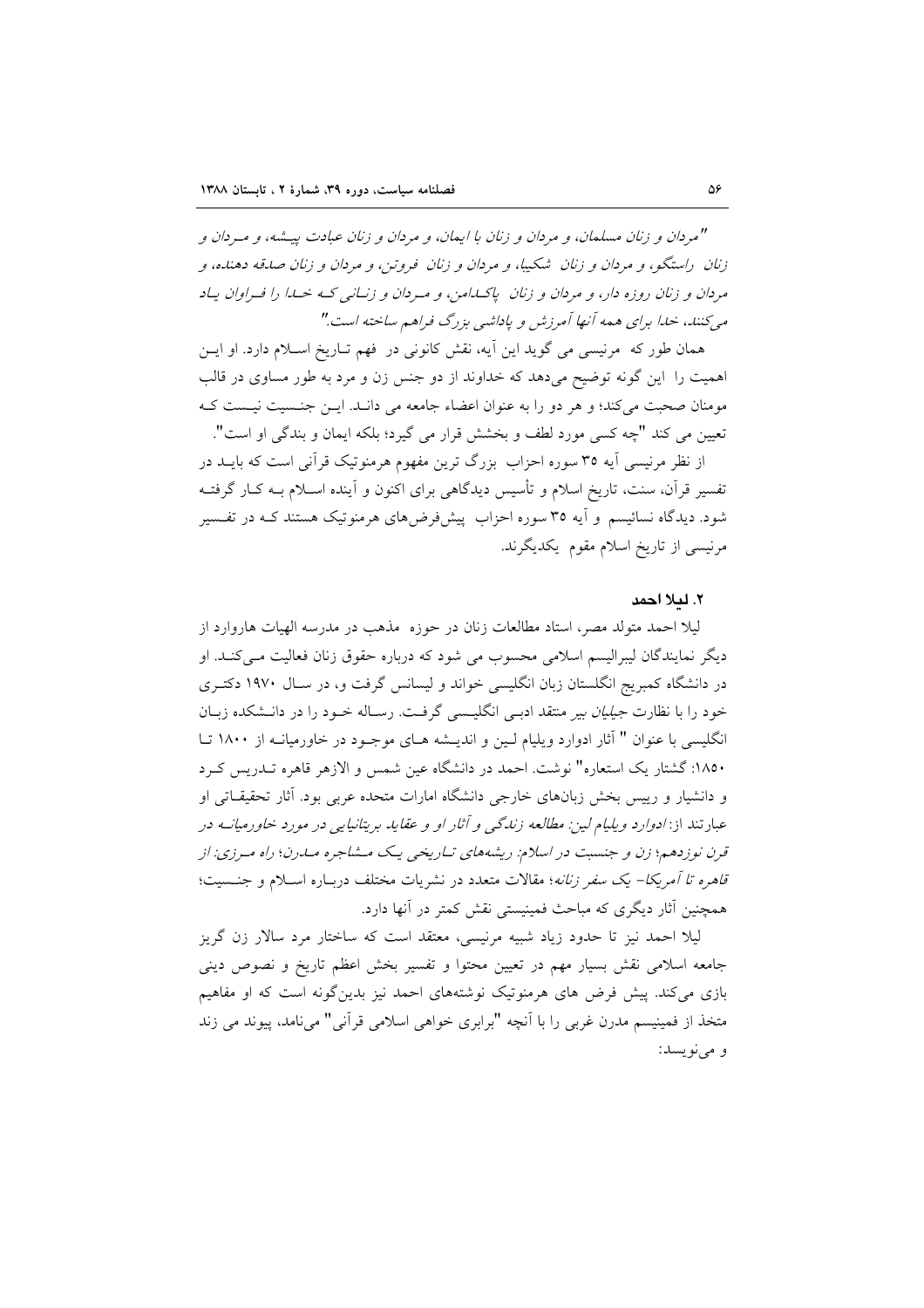"مفهوم برابری خواهی جنسیتی که ریشه در نگاه اخلاقی اسلام دارد، به واسطه ساختار ازدواج بنا نهاده شده به دست اسلام، در تنش با روابط نابرابر و سلسله مراتبی[حاکم] میان دو جنس قرار دارد. این برابری خواهی یک عنصر استوار در گفتارهای اخلاقی قرآن است. در میان چهرههای برجسته قرآنی خصوصاً در مقایسه با نصوص مقدس سایر ادیان توحیدی، زنان به صراحت مورد خطاب قرار گرفتهاند. فقرمای که در آن این پیام هم در ساختارهای عمیق بیانی و هم به صورت آشکار اعلام شده است، برابری مطلق اخلاقی و معنوی زن و مرد است" . (Ahmed, 1992:  $64-65$ )

این دیدگاه برابری خواهی اخلاقی و معنوی اسلام از یک سو بنیانی اساسی برای تفسیر احمد از قرأن، حدیث و تاریخ اسلام فراهم اَورده است و از سوی دیگر موجب مفصل بندی نگرش او به اسلام، در جهان مدرن شده است. احمد ادامه می دهد که: "معنای ضمنی این فقره بسیار وسیع است، برابریهای اخلاقی مشتمل بر مواردی که در آیه ۳۵ سوره احزاب آمدهاند (مثل ایمان، عبادت، راستگویی، صبر و خشوع)، دارای ابعاد سیاسی و اجتماعی هستند." این ابعاد سیاسی و اجتماعی پای نوعی از اسلام را به میان می کشند که عدالت و برابری میان مردان و زنان را در شغل، زندگی خانوادگی، تحصیل و سایر ابعاد مختلف اجتماعی، فردی، سیاسی و اقتصادی حیات انسانی ترسیم و اجرا میکند. از این٫و، احمد تأکید می کند که دیدگاه او اسلامی و فمینیستی است نه غربی و فمینیستی. به این معنا که او طرفدار کاربرد و اجرای جامع سبک زندگی و ایدئولوژیهای غربی در عالم اسلامی نیست. در میان جنبههای متنوع آداب و رسوم سنتی اسلامی که مورد توجه اوست، او بر پوشش یا حجاب زنان مسلمان تأکید می کند. هرچند او واقف است که فضای مردسالارانهای که زنان مسلمان در آن زیستهاند، شرایطی را فراهم آورده است که این نوع پوشش را ضروری ساخته است.

از دیدگاه احمد دو پیام اساسی و اصولی قرآن عدالت و تساوی است. او بر این باور است که این دو موضوع پیوندی ناگسستنی با مفهوم وحی که بـر حـضرت محمـد (ص) نــازل شــد دارند. این دو موضوع به عنوان معیار و اصل پایه ایی جامعـه مـسلمین فـرض گردیــده اسـت. احمد معتقد است آيه مذكور صراحتاً تساوى حقوق زن و مرد را در نظر خداوند با بيان توازن یرهیزکاری و یاداشهای اخلاقی و نیز یاداشهای مرتبط برای یـک جـنس کـه دقیقـاً از نظـر میزان و ارزش همانند جنس دیگر است، اعلام داشته است. این عبارت بیانیهای روشــز اسـت در ارتباط با شناسایی کامل شرایط معنوی انسان و تعهدات معنوی و روحی همانند و یکسانی كه بر هر دو جنس بدون در نظر گرفتن جنسيت آنها اعمال شده است.

با وجود این، احمد معتقد است که بعد از عصر پیامبر بـه مـوازات گـسترش و نهـادینگی اسلام، بسیاری از ابعاد این تساوی اخلاقی یا به فراموشی سپرده شد و یا بهطـور آگاهانــه در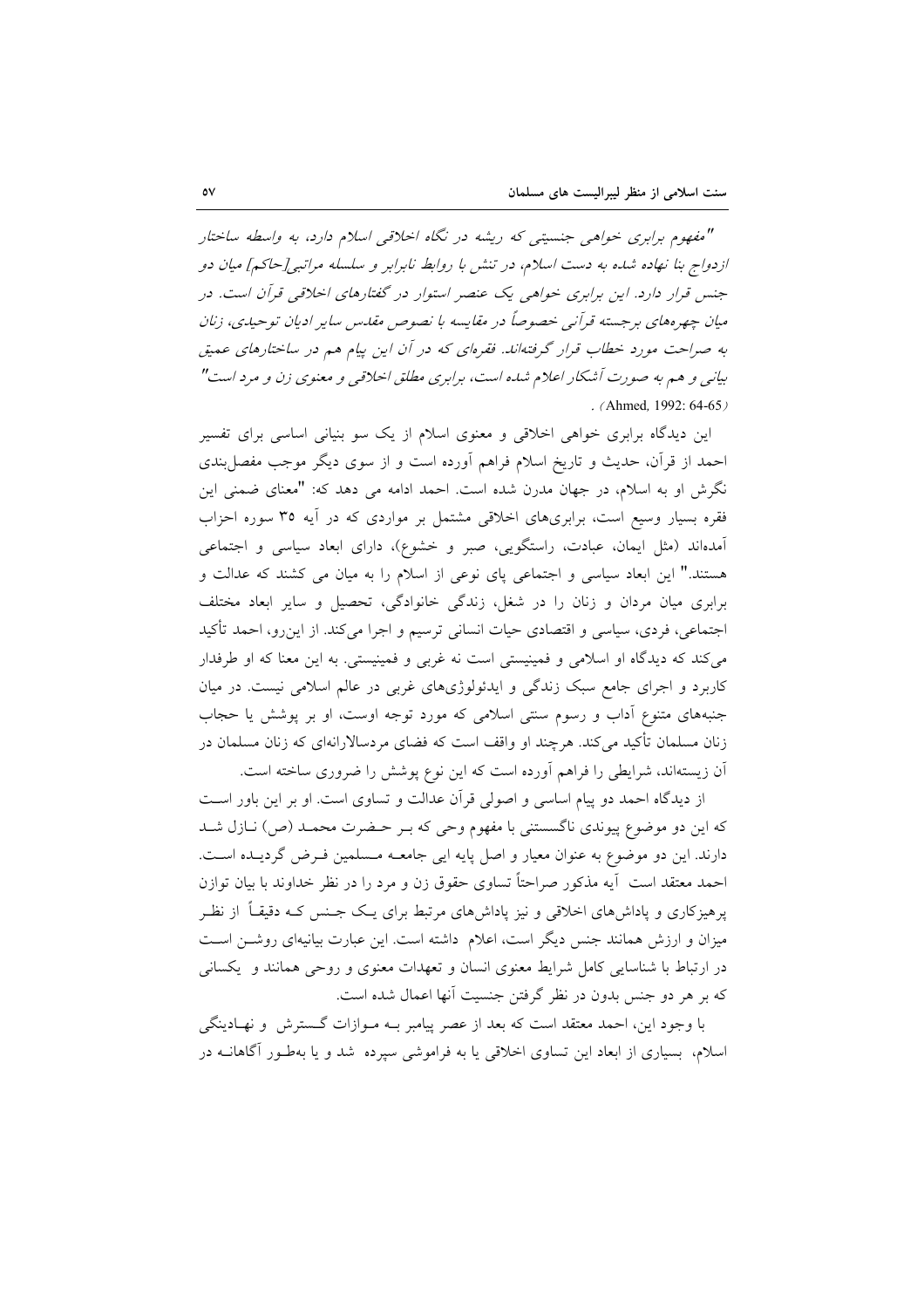برخورد با ساختار پدرسالارانه نهادینه شده در جوامع اسلامی نادیده گرفته شد. دیدگاه و افکار او در ارتباط با زن و نقـش و کـارکرد آن در بـسیاری از اصـول بـا شـیوههـای دایمـی کـه در سرزمینهای اسلامی نهادینه شده بود متفاوت است.

#### ٣. فضل الرحمن

فضل الرحمن (١٩٨٨- ١٩١٩) متولد پاكستان از ديگر متفكران ليبراليسم اسلامي محسوب می شود. او موقعیتهای دانشگاهی برجسته در پاکستان و چند دانشگاه در آمریکای شمالی و بریتانیا کسب کرده است. برخی از آثار او عبارتند از: *فلسفه ابن سینا؛ روش شناسی اسلامی در* تاريخ؛ اسلام؛ اسلام و مدرنيته: تحول يک سنت فکري؛ مضامين عمده قرآن؛ و مجموعه تج*دید حیات و اصلاح در اسلام: مطالعه بنیادگرایی* اسلامی که بعد از مرگ او منتشر شد. او در سال ۱۹٤۲ از دانشگاه پنجاب در لاهور دکترای زبان عربی و در سال ۱۹٤۹ از دانشگاه آکسفورد دکتری فلسفه گرفت، در این جا بود که رساله دکترایش را با عنوان "فلسفه ابن سینا" تحت نظارت متفکر علوم اسلامی همیلتون ای. ار. گیب نوشت. در این رساله او جنبههای متافیزیک آثار این فیلسوف مسلمان قرون میانه را تبیین کرد.

ایده عدالت اجتماعی- اقتصادی، فرضیه هرمنوتیکِ مرکزی است که دیدگاههای فضل الرحمن را درباره پیام قرآن به بشریت شکل میدهد. بر اساس نظریه رحمان، پیامبر اسلام (ص) هم مفهوم عدالت را در رفتارها و آموزههایش آشکار کرده است و هم رعایت این اصل اساسی اسلامی را به افراد جامعه اولیه مسلمین توصیه کرده است. روش رحمان در تفسیر سنت اسلامی دارای نقطه عزیمتی دوگانه، از زمان کنونی تا دوره نزول قرآن و سپس بازگشت دوباره تا زمان حال است. در خصوص دوره نخست، رحمان معتقد است که مهمترین مشکلات عربستان در قرن هفتم شرک و بت پرستی، استثمار فقرا، سوء استفادههای کاری و عدم احساس مسئولیت عمومی نسبت به جامعه بوده است. او معتقد است در دوره دوم نیز کم و بیش همین وضعیت ًوجود داشته است. لذا پیام عمومی قرآن و پیامبر برای مردمانی که در هر دو بافت زندگی کردهاند، یکسان بوده است: *نابودی بی عدالتی فاحش اقتصادی و اجتماعی* و تلا*ش برای استقرار عدالت.* بدین ترتیب، او معتقد است اگر جوامع اسلامی بتوانند با اصلاح ساختارهای اقتدارگرای خود از یک سو و رفع بیءدالتیهای فاحش اقتصادی و اجتماعی از سوی دیگر، گامهایی مهم در راستای تحقق عدالت واقعی بردارند، کاملاً در جهت پیام قرآن و ییامبر اسلام (ص) حرکت کرده اند.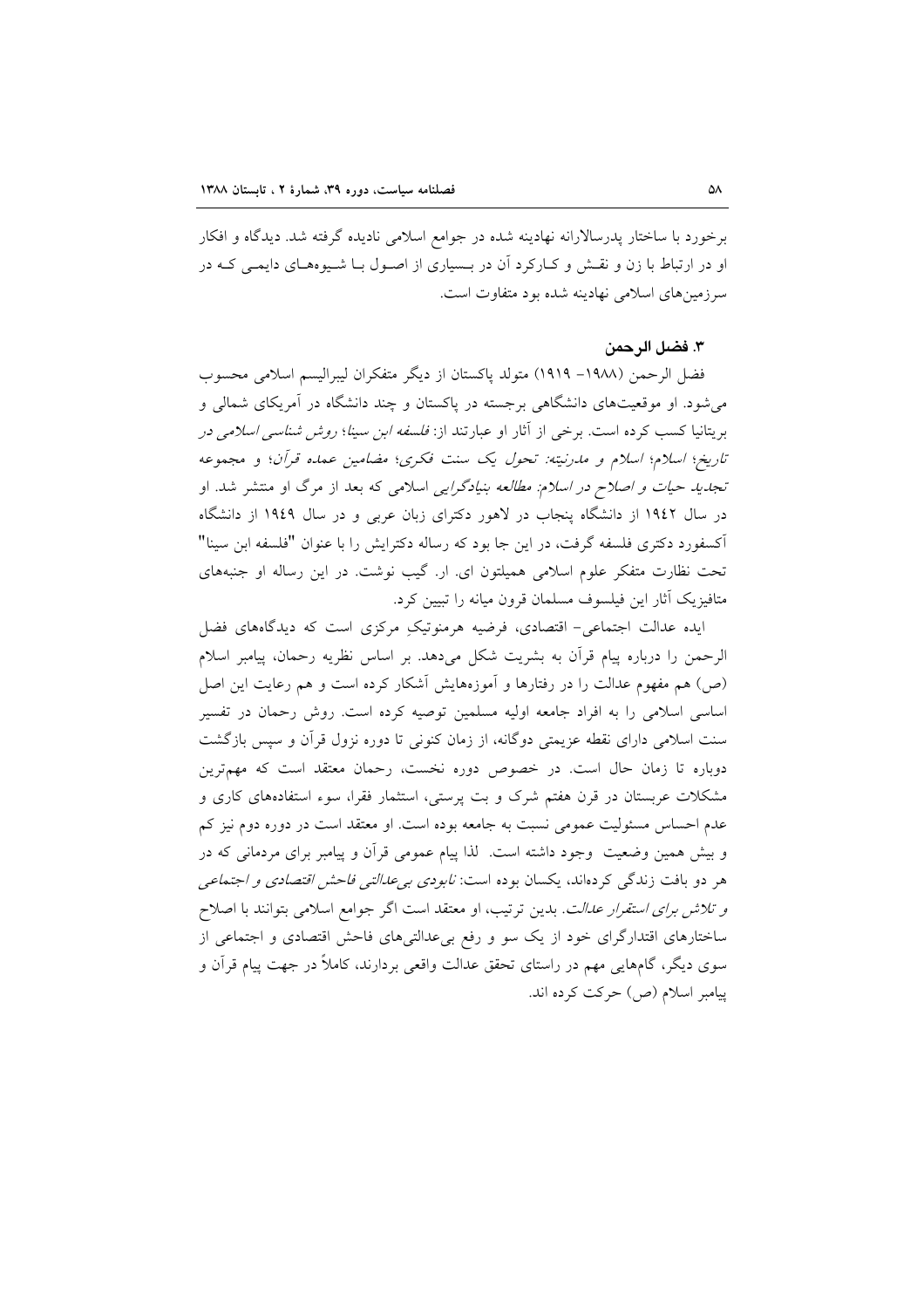با توجه به این که فضل الرحمن در آثار اولیه اش در خصوص مسأله جنسیت موضعی کاملاً متفاوت نسبت به مرنیسی و احمد اتخاذ کرد، با بهره گیری از یک چارچوب تفسیری مبتنی بر عدالت اجتماعی برای تفسیر نصوص دینی و تاریخ سنت اسلامی، می نویسد:

آپین یگانه پرستبی حضرت محمد از همان آغاز مبتنی بر انسان گرایی و حسی از عدالت اجتماعی و اقتصادی بود، حسی که اهمیت آن کمتر از اهمیت عقاید یکتایرستانه او نبود. بنابراین کسی که با دقت الهامات (وحی) اولیه پیامبر را وارسی کند، نمی تواند از این نتیجه فرار کند که اینها [یکتا پرستبی و عدالت اجتماعی] بایستبی دو بیان از واقعیت واحدی باشند .(Rahman, 1979: 12.)

این نگاه مبتنی بر "عدالت اجتماعی"، نقشی بسیار مهم در روش تفسیری رحمان در قبال نصوص دینی و تاریخی اسلام بازی می کند. او معتقد است که بخش عمده تاریخ اسلام، تحت اقتدار کامل حاکمان سیاسی و مذهبی کوتهبین و ظالم بوده است که تأثیری قاطع بر گفتمان اسلامی داشتهاند، و شیوه تفکر در سرزمینهای اسلامی را چنان هدایت کرده که امکان تفکر انتقادی و جریان أزاد اندیشه را ممتنع ساخته است. این مانع فکری تاریخی در برابر جریان آزاد اندیشه در جهان اسلام، نتایج منفی برای اسلام در جهان مدرن داشته است، زیرا موجب شده است تا بسیاری از متفکران نتوانند تاریخ را بهگونهای تفسیر کنند که آنها را در قبال چالش های پیش روی مسلمانان در جهان مدرن یاری رساند و راه حل اساسی برای مشكلاتشان يبدا كنند.

## ۴. محمد آر کو ن

محمد اَرکون متولد سال ۱۹۲۸ در نیجریه، همکار ارشد تحقیقاتی و عضو هیأت مدیره موسسه مطالعات اسلامی در لندن، استاد ممتاز تاریخ اندیشه اسلامی در دانشگاه سوربون نیز از دیگر نمایندگان شاخص لیبرالیسم اسلامی است. او به عنوان استاد مدعو دانشگاه های کالیفرنیا در لُس اَنجلس، پرینستون، تمپل، لوواین لاتو، موسسه اسقفی مطالعات عربی در رُم و دانشگاه آمستردام تدریس کرده است. آرکون بر این عقیده بود که در طول تاریخ اسلام ترس رهبران مذهبی از آشفتگی ها و ناملایمات به همراه میل ایشان به استقرار نظم و اطاعت، نقش حیاتی در تفسیر نصوص دینی داشته است. این اعتقاد تأثیری شگرف بر تفسیر آرکون از سنت اسلامی داشته است. آرکون علما و خلفای عباسی را که موسس چهار مذهب سنی –اسلامی و یایه گذار علما و احیا گران اسلامی امروزی بوده اند به باد انتقاد گرفته است. روش تفسیر وی حاکی از این اعتقاد اوست که باید خود را از محدودیتهای ظالمانه رها کرد و ضمن پایان دادن به خصلت غیرستیزی، در مشارکت با سنتهای مذهبی دیگر (مسیحیان، یهودیان که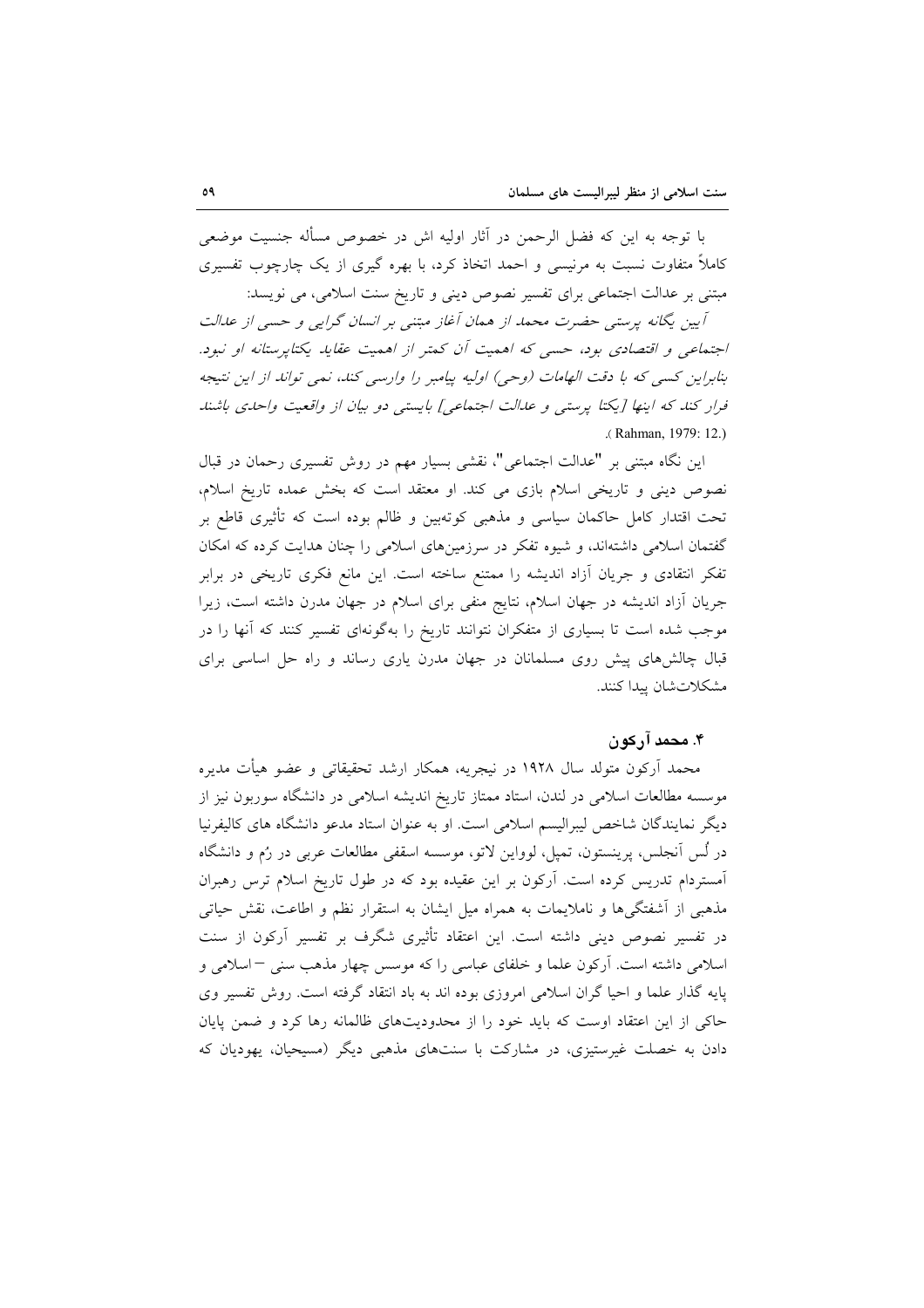تاریخشان بنابر نظر اَرکون طولانی تر از اسلام است) درآمد، تا جهانی بسازد غوطهور در درک متقابل، برابری و توازن. آرکون مرتباً پیش فرضهایی را که متنهای مقدس و قوانین تفسیری و شرعی اسلام از زمان آغاز این مذهب در قرن هفتم، براساس آنها صورت گرفته اند، زیر سؤال برده است. دیدگاه شک اندیشانه آرکون نسبت به متون و سنت اسلامی نیز ممکن است نتيجه تحصيل وي در زمينه فلسفه اسلامي و غربي در سوربون بوده باشد.

رویکرد تفسیری محمد اَرکون در خصوص نصوص و تاریخ دینی متأثر از این عقیده اوست که در طول تاریخ بلند اسلامی، ترس بسیاری از رهبران دینی از هرجومرج و بی نظمی از یک سو و تمایل آنها به نظم و اطاعت از سوی دیگر، نقش حیاتی در تعیین ماهیت جریان های اصلی اندیشه سیاسی یعنی فقه و کلام داشته است. روش تفسیری آرکون مشتمل بر این اعتقاد اوست که اسلام بایستی خود را از محدودیتهای ظالمانه برهاند و با اصحاب سایر مذاهب (خصوصاً مسیحیت و یهودیت که تاریخشان، مطابق نظر آرکون، با تاریخ اسلام قرابت زیادی دارد) در تأسیس جهانی که مبتنی بر فهم متقابل، برابری و هماهنگی باشد، مشارکت کند. رابرت دی. ل<sub>ی</sub> در مقدمه ترجمه کتاب *بازاندیشی اسلام* محمد آرکون رویای او را این گونه توضيح مي دهد:

"[آركون جهاني را ترسيم مي كند كه در آن] نه مركزي وجود دارد نه پيراموني، نه گروههای حاشیه ای وجود دارند نه گروه مسلط، نه اعتقادات فروتر منطق را می سازند نه حقایق فراتر. [آرکون] به دنبال پاسخ به این پرسش است که پرسش سیاسی انتقادی زمانه ما نیز هست: انسان ها چگونه می توانند بدون کناره گیری و انزوا از دیگران و تعیین مرز هویتی خود با مجاوران و با بقیه انسان ها، خود باشند؟ او این پرسش را به نحو خاص برای مسلمانان طرح می کند: آیا هویتهای مختلف اسلامی می توانند با یکدیگر و با هویتهای غیراسلامی کنار بیایند، آیا اصرار مکرر هویتهای فرهنگی در دوران معاصر به این معناست که جهان ضرورتاً میان شیعه و سنی، اهل دل و اهل حدیث، مسلمان و مسیحی، بربر و عرب، شمال آفريقايي و اروپايي تقسيم شده است؟ (Arkon, 1994: vii-xiii).

آرکون تفسیر نصوص و تاریخ اسلامی را با استفاده از رویکردهای زبانشناسانه، نشانه-شناسانه، انسانشناسانه و علوم اجتماعی مختلف انجام می،دهد. از نظر آرکون، کاربرد این روشها باید همراه با محافظت از تلاشهای بی نظیری باشد که برای حفظ میراث اخلاقی در نصوص و تاریخ اسلامی، به نحو خاص برای مسلمانان و به نحو عام برای همه بشریت، به عمل أمده است.

نکته مهم دیگر که در رویکرد تفسیری آرکون باید مورد توجه قرار گیرد نقد عقل اسـلامی است. به نظر او عقل اسلامی در همه شقوق و شئون عقلی محدود و محصور است. در اندیشه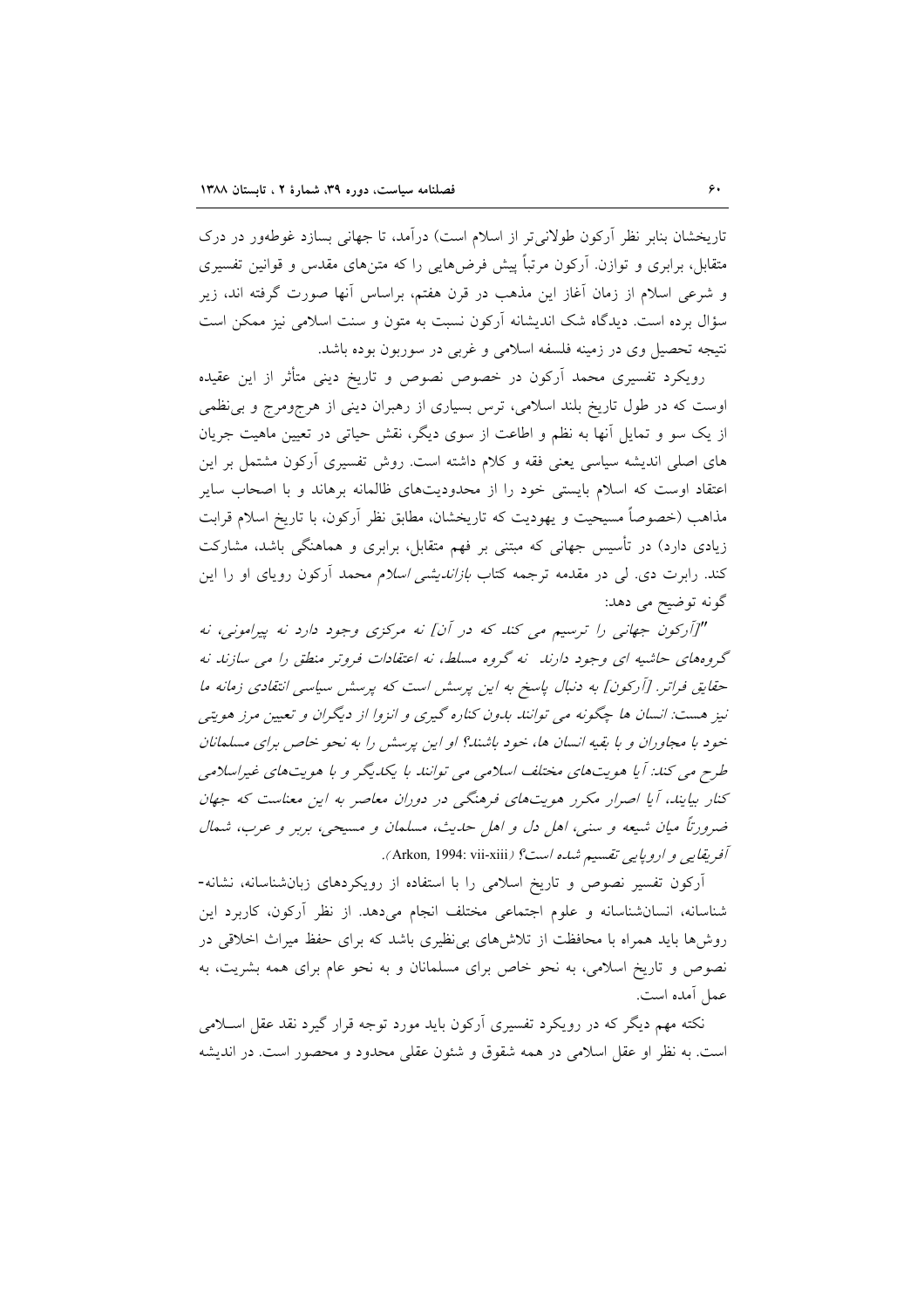سنتی اسلامی هدف سیاست نه اصلاح جهان بلکه هدایت و آماده سازی انـسان بـرای آخـرت بوده است، برای چنین منظوری و به دنبال یک الگو و روش مورد اتباع، به اقدام سیره سـلف و گذشتگان به عنوان تنها راه رستگاری و تحقیق اهداف سیاست رسیده است و لذا همواره تلقی گذشته گرا از عقل وجود داشته است. آرکون معتقد است در گفتمـان سیاسـی سـنتی عقـل بـه عنوان ابزاری که بتواند در افق های نو و تازه حرکت کند، شناخته نشده است بلکه عقل صـرفاً میتواند زوایای پنهان و ناپیدای آرای گذشتگان را بنماید، اگر نگوییم صرفاً به تقلیـد و تکـرار آراء گذشتگان بسنده میکند. از این رو، اندیشه سیاسی سـنتی شـرایط بالفعـل را انحرافـی از شرايط آرماني مي داند. به زعم آركون عقول مختلف مكاتب گونــاگون فكـرى اســلامي ماننــد عقل صوفیه، معتزله، اسماعیلیه، فلاسفه، شیعه و ....دارای عناصر مشترکی هستند که:

این عناصر مشترک عبارتند از: 1) تسلیم همه این عقول در برابر وحی؛ ٢) احترام به برترها و شکوهِ آنان و فرمانبری از آنیان؛ ۳) عقبل اسپلامی نقش خبود را از راه تبصویری از جهبان آفرینش که ویژه قرون وسطی است، بازی می کند (آرکون،١٣٧٢: ٣٤-٣٥).

بنابراین، به رغم آن که در طول تاریخ اسلامی شاهد "منازعه عقل هـا در تمـدن اسـلامی" بودهایم، اما همگی آنها از چند عنصر بنیادین مــشترک کــه جــوهره اصــلی عقــل اســلامی نیــز هست، برخوردار بودهاند. آرکون در چارچوب دیدگاه لیبرالیـستی خـود بـر آن اسـت کـه ایـن وضعیت موجب شده است تا در عالم اسلامی با تلنباری از دیدگاه های وهمألود مواجه باشـیم و تا اهتمامی جدی به نقد عقل اسلامی به عمل نیاید گرهی از کار بستهی تمـدن اسـلامی بـاز نخواهد شد. او این اقدام را البته نیازمند جسارت و تلاش وافر می داند، چرا که دامنه پرسش-های مطروحه در این عرصه در گسترمای از "دوران اجتهاد کلاسیک" تا "نقـد عقـل اسـلامی" جا مي گير ند.

#### ۵. محمد سعید عشماوی

کتاب *الاسلام السیاسی محمد سعید عشماوی که* در ۱۹۸۷ منتشر شد از مهم ترین آثار در حوزه جریان لیبرالیسم اسلامی است. او می خواهد هم نسبت به آموزه های دینی مومن بماند و هم اسلام را از سیاست تبرئه کند. لذا از تفکیک میان قلمرو خدا (The realm of God) با قلمرو دنيا (The wordly realm) بهره مي گيرد تا بدان وسيله خلاصي اسلام از سياست را توجيه کند. به این معنی که میان قرآن به عنوان منبع وحی الهی و سایر منابع سنتی اسلامی چون حديث و فقه تمايز قائل مي شود. بهزعم او، فقه چيزي فراتر از كار بشر نيست؛ لذا به هيچ وجه شأن الهی ندارد و لذا نمی تواند خصلتی کاملاً ۖ الزام اَور داشته باشد. از این٫رو، فقه بایستی به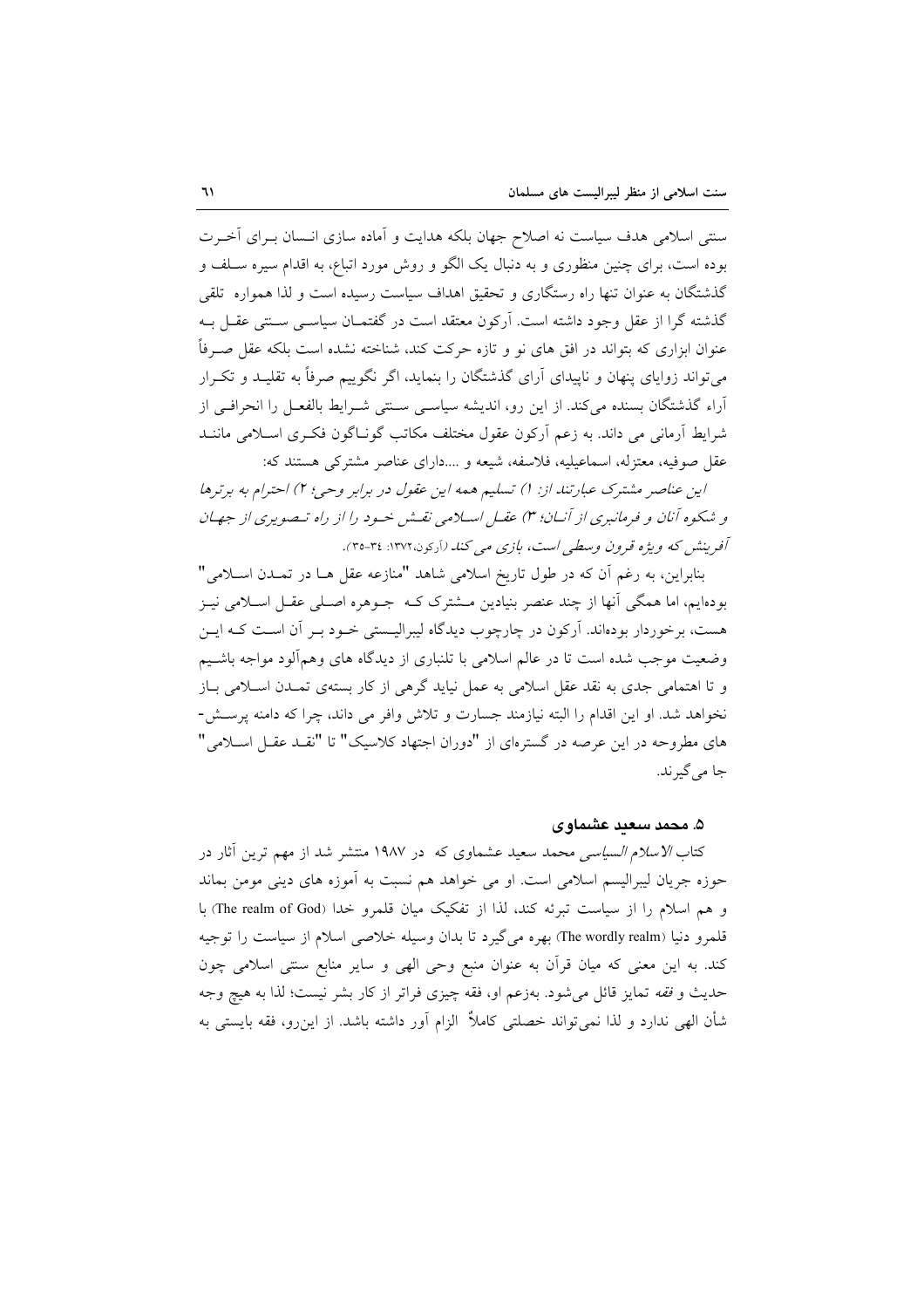عنوان مجموعهای از آثار مبتنی بر وحی اما تحت تأثیر شرایط تاریخی نگریسته شود که محصول واکنش *فقهاء* به آن شرایط تاریخی است.

عشماوی معتقد است در قرآن چیزی را نمی توان یافت که بر چگونگی ساماندهی رهبری مسلمین تأکید داشته باشد– روش انتخابات، مشارکت مردم در فرایندهای سیاسی، مکانیسمهای نظارتی و… (Kurzman, Op., Cit., p. 115) . عشماوی بر آن است که مفهوم مرکزی معرف دولت اسلامی، عدالت است. او به صراحت بیان می کند که " هر حکومتی که به دنبال تحقق عدالت سیاسی، اجتماعی و قضایی باشد، دولتی اسلامی است". او برای اینکه واژه "اسلامی" را به سخنان خود بیفزاید به حدیثی استناد میکند بدین مضمون که "الملک یبقی مع الكفر و لايبقى مع الظلم" (حكومت با كفر دوام مى أورد اما با بىعدالتى خير) (Ibid., : 120). البته این استناد تا حدی متناقض نماست، چرا که او از یک سو در جهت کاهش اعتبار حدیث گام بر می دارد، اما در اینجا برای این که خود را آسوده کند، به حدیثی استناد می کند.

عشماوی بر آن است که چون ساماندهی رهبری مسلمین به صراحت در نصوص اولیه دینی چون قرآن ذکر نشده است لذا تصمیم گیری در این خصوص به خود انسان واگذار شده است تا بر اساس عقل خود اقدام کند. به زعم او:

احکام حقوقبی طبیعتاً محلبی و موقتبی اند، خداوند این اختیار را عمداً به آدم ها داده که این احکام را با شرایط تطبیق دهند و تابع رأی خود سازند تا در صورت مقتضی، متناسب با نیازهای هر کشور و هر دوره آن ها را جایگزین سازند (عشماوی، ۱۳۸۲: ۱٤٠).

به هر حال، توجه به این نکته که نص همواره تابع شرایط زمانی و مکانی بوده و تاریخهند است از نکات برجسته اندیشه لیبرال های اسلامی است. بدین سان لیبرالیسم اسلامی در دوگانه نص/عقل توجهای ویژه به قرائت نص در پرتو عقل و بنا به اقتضائات زمانی و مکانی دارد و بر آن است که نص را با تحولات مدرن بویژه ساختارهای دموکراتیک ًهماهنگ سازد. از منظر لیبرال هایی چون عشماوی خداوند در قرآن صرفاً به اصول بنیادین و زیربناها پرداخته است و ظرایف و جزییات را بنا به مصالح انسان و مبتنی بر گوهر عقل در اختیار خود انسان قرار داده است تا در هر عصر و زمانه و متناسب با آن شرایط به بهترین وجه از قوه عاقله خود بهره گرفته و ساختار سیاسی، اجتماعی و اقتصادی مد نظر خود را برای نیل به سعادت و حداکثر بهره مندی از نعمات خداوندی تدبیر کند.

## ۶. محمد شهرور

محمد شهرور از دیگر نمایندگان جریان لیبرالیسم اسلامی است که مانند عشماوی به دنبال کاهش اعتبار حدیث در مسائل مربوط به سیاست است. شهرور با این فرض که حدیث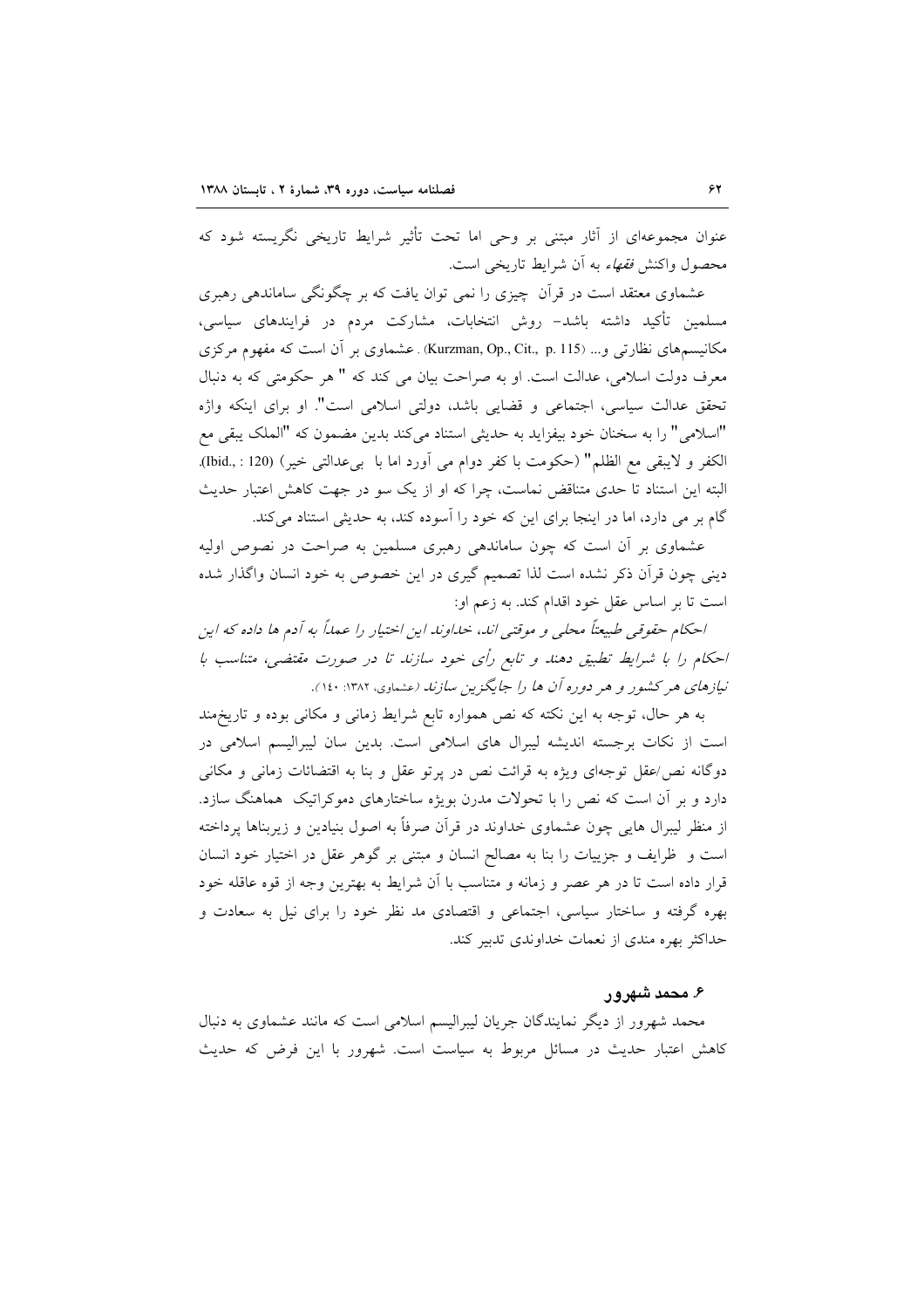مجموعه گزارش های مربوط به گفتار و کردار پیامبر است که با گفتارهای قرأنی تفاوت دارد، و لذا چون اعتبار أن نه به واسطه خدا بلكه به واسطه نوع بشر است، نمى توان گفت كه الزام أور است (شهرور، ۱۹۹۰: ۰۷-۳۰). بر اساس این پیش فرض، شهرور، به عنوان مثال، التزام به این حدیث از پیامبر را که " مردمی که امور [حکومت] خود را به یک زن بسیارند کامیاب نخواهند شد"، رد می کند. البته او هم به شکلی متناقض نما در برخی موارد برای تقویت استدلالهای خود به احادیث پیامبر استناد می کند.

رهیافت انتخابی شهرور به قرأن هم تسری پیدا می کند. از نظر او، همه قرأن نیز از جهت سياسي الزامآور نيست. چرا كه حضرت محمد سه نقش اساسي را ايفا كرده است: نقش انسان، نقش نبی و نقش ویژه پیامآور (*رسول*) که اطاعت از آن ضروری است. شهرور بر آن است که اطاعت تنها در قالب نقش ویژه پیامآوری حضرت محمد الزامآور است. او معتقد است که همه آيات قرآن كه به اطاعت فرمان مى دهند آياتى نيستند كه حضرت محمد را در نقش انسانى يا نبوت خطاب قرار میدهند بلکه اَیات<sub>ی</sub> هستند که بر نقش ویژه پیام اَوری *(رسول*) او تأکید دارند. به عنوان یک انسان، حضرت محمد فردی از برجستگان و شایستگان عرب بود، با مردمش زندگی میکرد دارای شخصیتی خوب و محبوب بود، اما هیچ کدام از اینها دلیلی بر این نبود که او قانون وضع کند.

بدین ترتیب، شهرور ادامه میدهد آیاتی که حضرت محمد (ص) را به عنوان نبی مورد خطاب قرار می دهند و *با یا ایها النبی آغاز می شوند* باید به عنوان آیات آموزشی قلمداد شوند نه آيات دستوري ( همان).

اما آیاتی که امر به اطاعت می کنند دو گونه اند. نوع اول آیاتی هستند که اطاعت از نبی را توصیه میکنند، در حالی که آیات مذکور در رابطه با اطاعت از خداوند هستند. نمونه های این نوع اطاعت را می توان در آیاتی از نوع اطیعوا الله و الرسول یافت. این دست آیات در بردارنده آياتي در مورد عبادت هستند مثل نماز و دادن صدقات؛ آنها تغييريذير نيستند، اما نبايد آنها را با احکام مربوط به امور سیاسی قاطی کرد. شهرور بر آن است که آنچه که علما درباره نماز و صدقات می گویند در تداوم مدل ارائه شده از سوی پیامبر است، اما به اشتباه سعی می کنند مسائل دیگری را از گفتار و کردار پیامبر در این زمینه استنتاج کنند که اصلاً مورد نظر خود ييامبر نبوده است.

نوع دوم، اطاعتی نیست که مربوط به خدا باشد بلکه در آیاتی از این دست یافت می شود "اطيعوا الله و اطيعوا الرسول و اولي الامر منكم" (سوره ٤: ٥٩). به نظر شهرور، اين أيه ميان اطاعت از خدا و اطاعت از رسول تفاوت قائل است. این اطاعت از مقوله *عبادات* نیست بلکه از سنخ امور انسانی یا *معاملات، از جمله حوزه سیاسی* است. اما چنین آیاتی بر اطاعت از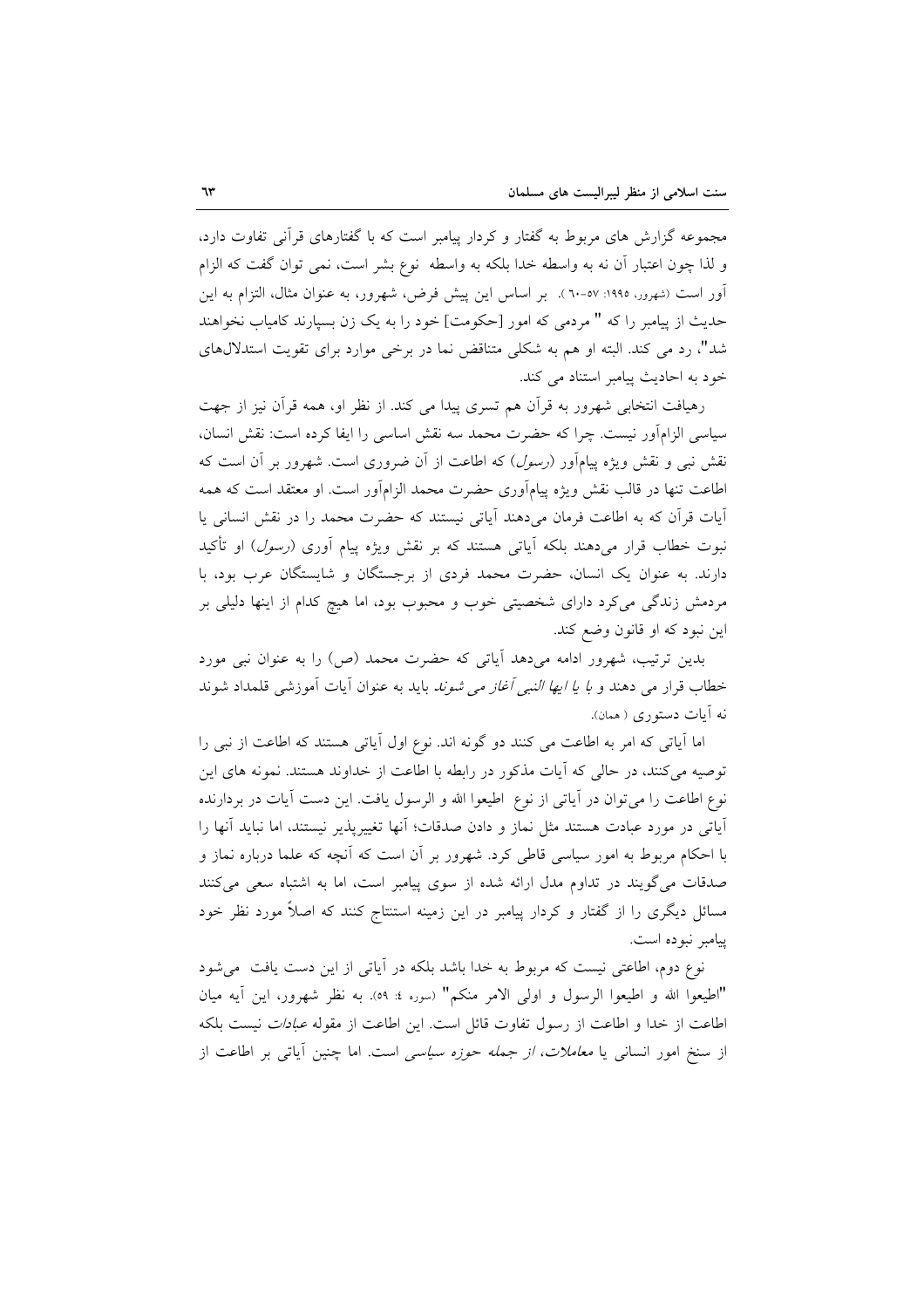پیامبر صرفاً در دوران زندگی امر می کنند. شهرور معتقد است نوعی از تشابه میان اطاعت از پیامبر و *اولی الامر منکم* یعنی کسانی که بر شما حاکمیت دارند، قابل مشاهده است، اما در مورد نوع اطاعت از خدا تفاوت وجود دارد. او معتقد است علما، *عبادات* را با *معاملات* قاطی کردهاند و همین موجب کاربرد یا تحمیل غلط قوانین مأخوذ از نصوص کلاسیک در حوزه هدایت امور سیاسی شده است.

در واقع، بحث عمده لیبرال&ا قرائت نصوص دینی در راستای انطباق آن با دستاوردهای دوران مدرن است. مباحث آنها از چند جهت قابل نقد است:

نخست، چرا گفته های پیامبر (ص) از سوی جامعه مسلمانان نخستین (یعنی کسانی که از نظر زمانی نزدیکتر به حضرت محمد بودند و لذا شرایط را بهتر میشناختند) برای رفع مشکلات یا حل مسائل مربوط به امور سیاسی مورد استناد قرار میگیرد؟ مثلاً علت مخالفت ابوبکر و عمر در سقیفه با انتصاب سعد بن عُباده، استناد به سخنی از پیامبر مبنی بر تعلق امامت به قبيله قريش بود.

دوم، بسیاری از آیات قرآن وظیفه نمایندگی برای قانونگذاری را به پیامبر واگذار کرده است. قرآن در آیه ٢٤ سوره انفال میگوید: ای کسانی که ایمان آوردهاید، چون خدا و پیامبر شما را به چیزی فراخواندند که به شما حیات میبخشد آن را اجابت کنید و بدانید که خدا میان اَدمی و دلش حایل می شود، و هم در نزد او محشور خواهید شد.<sup>ا</sup> همچنین در اَیه ٥ سوره حشر می گوید آن چه درخت خرما بریدید یا آن ها را [ دست نخورده] بر ریشه هایشان بر جای نهادید به فرمان خدا بود، تا نافرمانان را خوار گرداند.<sup>۲</sup> این آیات حکایت از آن دارد که در بسیاری موارد خداوند وظیفه نمایندگی از سوی خود برای قانونگذاری را به پیامبر سپرده است. لذا تقسیمبندیهایی از سنخ تقسیمبندی محمد شهرور و این که تنها در یک شأن آن هم در زمان حیات پیامبر، به اطاعت از او امر شده و در سایر شرایط اطاعت ضرورتی ندارد، نمي تواند قرين صحت باشد.

#### نتىحە

روشهایی که مرنیسی، احمد، رحمان، اَرکون، عشماوی و شهرور در تفسیر قرآن و سنت اسلامی و تاریخ اسلام برای تبیین نگاه خاص خود به اسلام در دنیای مدرن به کار می گیرند نقشی اساسی در مطالعات آنها بازی می کند. هر متفکری توجه دقیق و جزیی تر بهطور عام به

١. سوره انفال أيه ٢٤ مي گويد: يا ايها الذين أمنوا استجيبوا للله و للرسول اذا دعاكم لما يحيـيكم و اعلمــوا ان الله يحــول بــين المرء و قلبه و انه اليه تحشرون.

٢. سوره حشر أيه ٥ مى گويد: ما قطعتم من لينه او تركتموها قائمه على اصولها فباذن الله و ليخزى الفاسقين.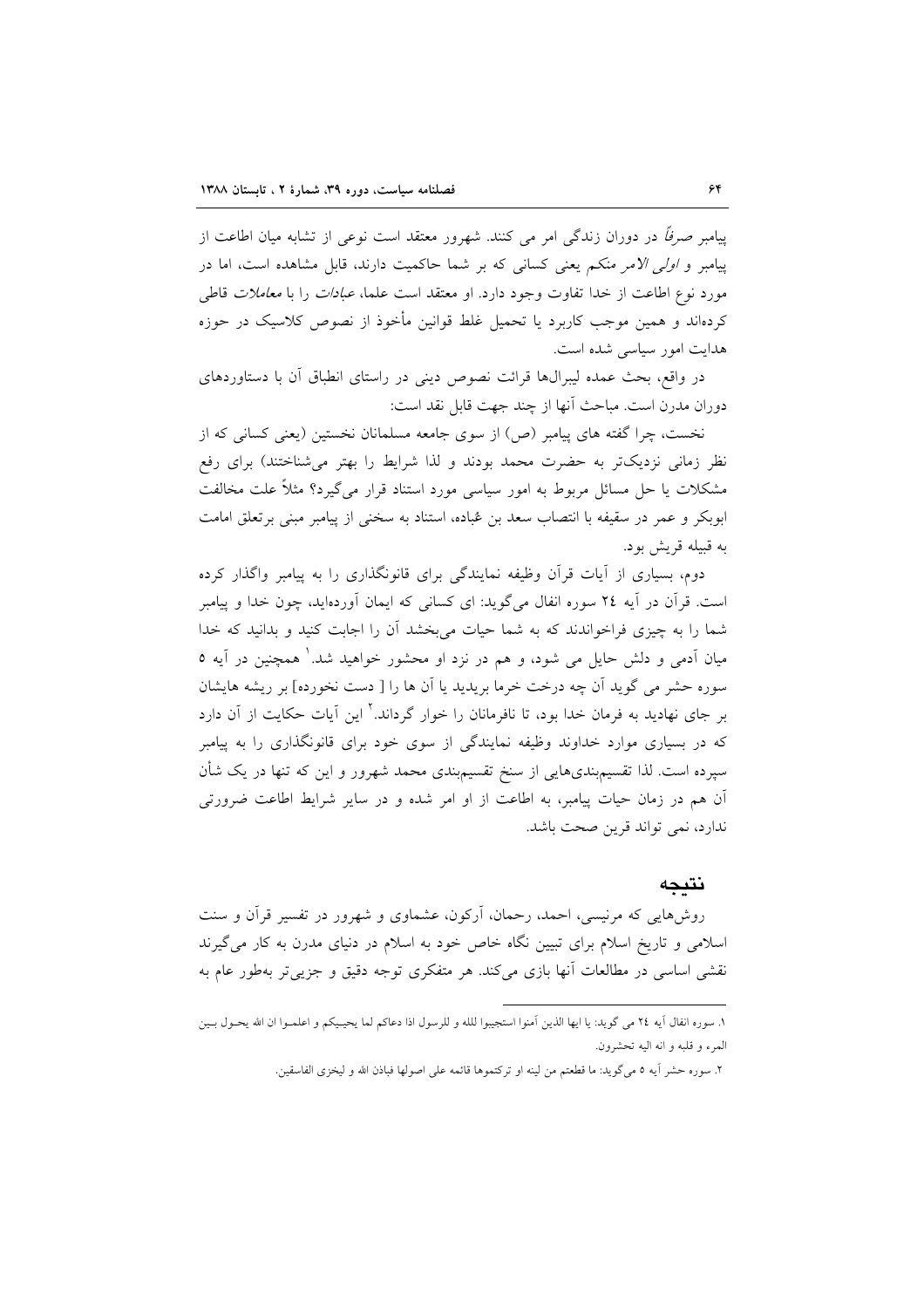تاریخ اسلام و بهطور خاص به قرأن و حدیث میکند و تفاسیر مختلف أنها از این موضوعات ارتباطی نزدیک با نوع نگاه آنها به اسلام در جهان مدرن دارد. نگاه هر کدام از این متفکران به وضعیت اسلام در دنیای مدرن، کاملاً وابسته به چارچوب تفسیری یا تأویلی مد نظر آنهاست. این متفکران به تفسیر نصوص دینی و سنتهای تاریخی خود و به کارگیری آنها برای شرایط جدید که مسلمانان خود را مواجه با آن می بینند، می پردازند. هر کدام از این متفکران اصولی خاص چون حقوق بشر و دموکراسی مأخوذ از گفتمان مدرن را با اصولی خاص چون برابری و برابری همه مومنان در برابر خداوند، مأخوذ از سنتهای تاریخی و نصوص دینی بویژه قرآن و سنت اسلامی، ترکیب کرده و از آنها به عنوان پیش فرضهای اولیه "برای تفسیر نصوص دینی و تاریخی و کاربرد آنها برای دوران مدرن و اعمال تغییرات" بهرهبرداری می کنند. بر این اساس می توان ویژگی های اصلی دیدگاه آن ها را در چند مورد زیر خلاصه کرد:

۱. بخشی مهم از تلاش فکری آنها معطوف به نقد تفسیر بنیادگرایان اسلامی از سنت اسلامی است. آنها ادعای اصالت بنیادگرایان را مورد نقد قرار داده، نه تنها بنیادگرایان را جریان اصیل اسلامی نمیدانند بلکه آن را برداشتی کژتاب و گزیده بین از نصوص دینی تلقی میکنند. همین دیدگاه آنها موجب شده است تا از سوی بنیادگرایان اسلامی با محدودیت های شدید مواجه شوند.

٢. آنها به دنبال تأسیس یک سیستم سیاسی اسلامی نیستند، بلکه تغییر جهت سیاست اسلامی بر مبنای اهداف خود، یعنی انطباق اسلام با مدرنیته مد نظر آنهاست.

٣. أنها نيز مانند بنيادگرايان اسلامي نصوص ديني را نقطه عزيمت خود قرار مي دهند، اما آنها این مسأله را به جای تأکید صرف لفظی، از طریق یک نظریه متنی هرمنیوتیک پی مي گير ند.

٤. أنها در نهايت به دنبال أن هستند تا اعتبار و مرجعيت قرأن را افزايش دهند اما از اعتبار حديث بكاهند. استدلال اصلي أنها در اين خصوص اين است كه قرأن أشكاراً از سوى خدا تعیین شده است، از این رو، تا حدی که آنها میتوانند آن را تفسیر کنند از وضعیت الزامآوری بر خوردار است؛ در حالي كه حديث محصول كار انسان است، لذا نمي تواند مصون از عيب و نقص باشد.

٥. در مجموع، اين موضوع را نبايد مورد غفلت قرار داد كه اين گفتمان نيز فاقد انسجام و دچار تناقض است، به طوری که در تلاش برای خارج کردن اصالت اسلامی از دستان بنیادگرایان اسلامی، هر چند بنیادگرایان را به سبب گزیده و کژتاب بودن مورد نقد قرار می،دهد اما خود نیز دقیقاً همان گونه عمل کرده و گزیده بین است. یعنی به آیاتی خاص از قرآن استناد می کند که موید دیدگاه آنهاست و سایر آیات را نادیده می انگارد.